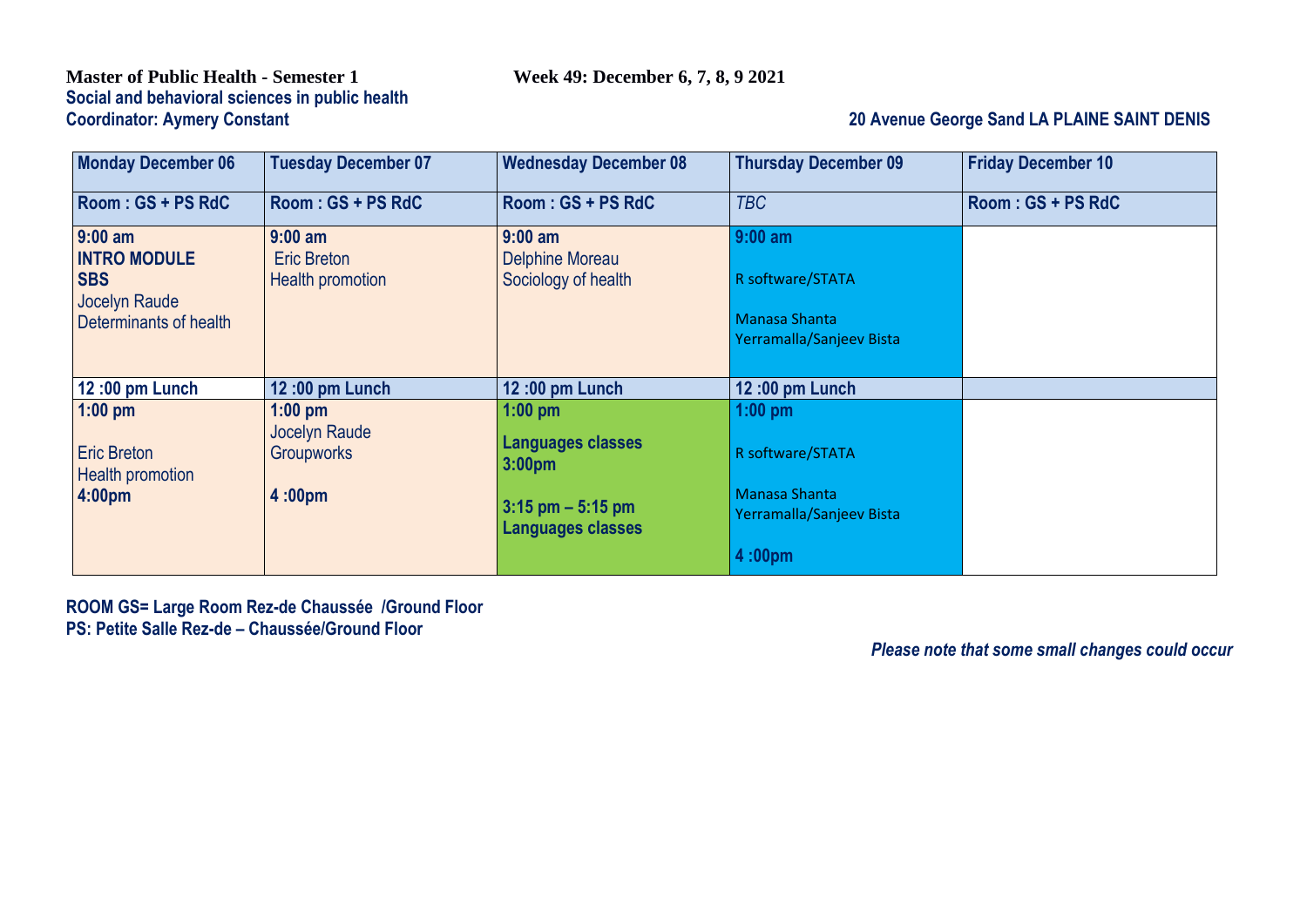## **Master of Public Health - Semester 1 Week 3: January 17, 18, 19, 20 2022 Social and behavioral sciences in public health**

## **CHESP 20 Avenue George Sand LA PLAINE SAINT DENIS**

| <b>Monday January 17</b>                                                                                                     | <b>Tuesday January 18</b>                                                    | <b>Wednesday January 19</b>                                                                                     | <b>Thursday January 20</b> | <b>Friday January 21</b> |
|------------------------------------------------------------------------------------------------------------------------------|------------------------------------------------------------------------------|-----------------------------------------------------------------------------------------------------------------|----------------------------|--------------------------|
| Room: GS + PS RdC                                                                                                            | Room: GS + PS RdC                                                            | Room: GS + PS RdC                                                                                               | <b>TBC</b>                 | Room: GS + PS RdC        |
| $9:00$ am<br><b>Aymery Constant</b><br>Pscyhological models of<br>health behaviours                                          | $9:00$ am<br>Delphine Moreau<br>Sociology of health                          | $9:00$ am<br><b>Delphine Moreau</b><br>Sociology of health                                                      | $9:00$ am                  |                          |
| 12:00 pm Lunch                                                                                                               | 12:00 pm Lunch                                                               | 12:00 pm Lunch                                                                                                  | 12:00 pm Lunch             |                          |
| $1:00$ pm<br><b>Aymery Constant</b><br>Errors and biases in<br>decision making process:<br>Implications for public<br>health | $1:00$ pm<br>Health economics<br><b>Nicolas Sirven</b><br>4:00 <sub>pm</sub> | $1:00$ pm<br><b>Languages classes</b><br>3:00 <sub>pm</sub><br>$3:15$ pm $-5:15$ pm<br><b>Languages classes</b> | $1:00$ pm<br>4:00pm        |                          |
| $ 4:00$ pm                                                                                                                   |                                                                              |                                                                                                                 |                            |                          |

**ROOM GS= Large Room Rez-de Chaussée /Ground Floor PS: Petite Salle Rez-de – Chaussée/Ground Floor**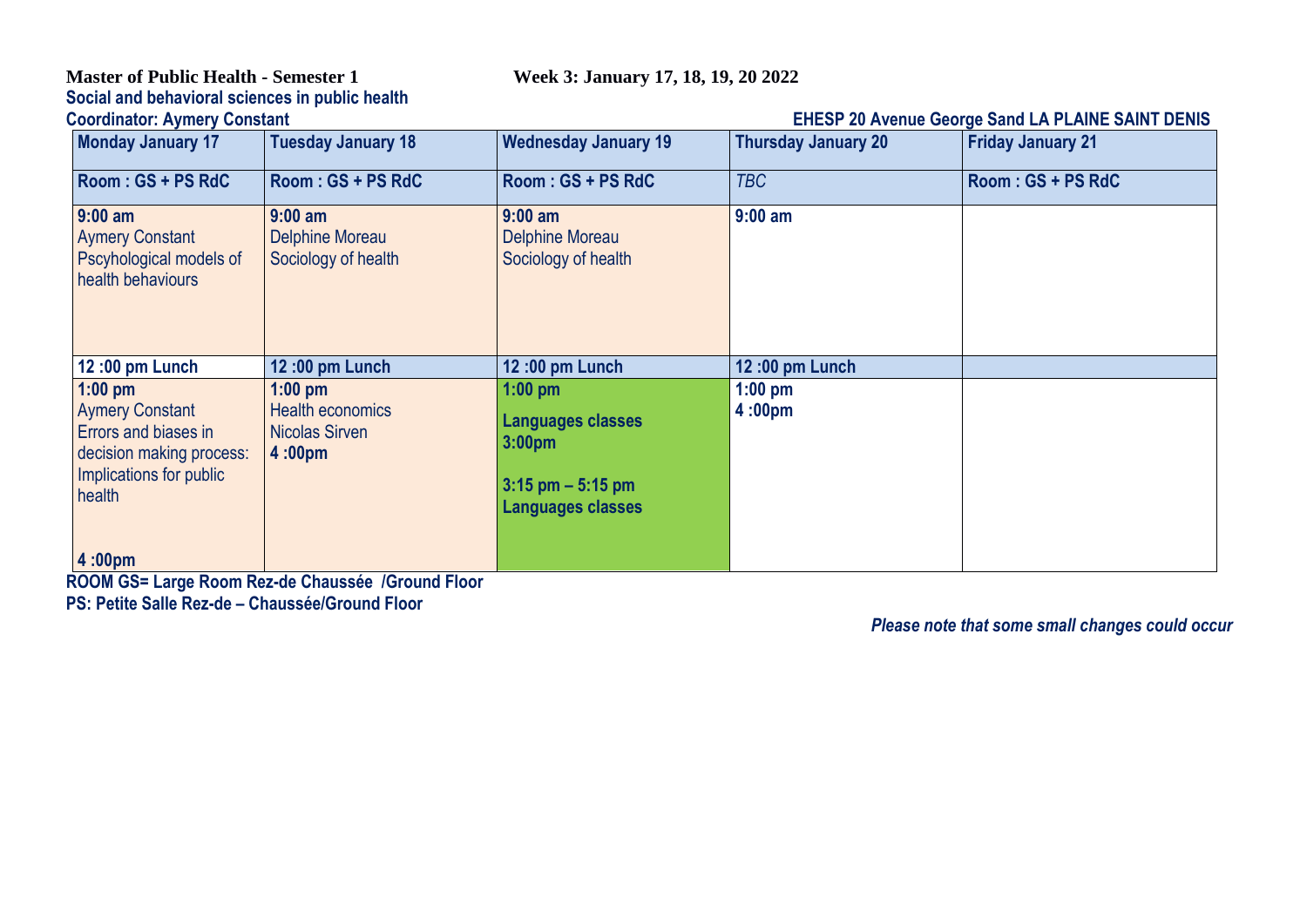**Master of Public Health - Semester 1 Week 7: February 14, 15, 16, 17 2022**

**Social and behavioral sciences in public health Coordinator: Aymery Constant EHESP 20 Avenue George Sand LA PLAINE SAINT DENIS**

| <b>Monday February 14</b>                                                            | <b>Tuesday February 15</b>                                                           | <b>Wednesday February 16</b>                                                                                    | <b>Thursday February 17</b>     |  |
|--------------------------------------------------------------------------------------|--------------------------------------------------------------------------------------|-----------------------------------------------------------------------------------------------------------------|---------------------------------|--|
| Room: GS + PS RdC                                                                    | Room: GS + PS RdC                                                                    | Room: GS + PS RdC                                                                                               | <b>TBC</b>                      |  |
| $9:00$ am<br><b>Jessica Mudry</b><br><b>Communication in Public</b><br><b>Health</b> | $9:00$ am<br><b>Jessica Mudry</b><br><b>Communication in Public</b><br><b>Health</b> | $9:00$ am<br><b>Jessica Mudry</b><br><b>Communication in Public Health</b>                                      | $9:00$ am                       |  |
| 12:00 pm Lunch                                                                       | 12:00 pm Lunch                                                                       | 12:00 pm Lunch                                                                                                  | 12:00 pm Lunch                  |  |
| $1:00$ pm<br><b>Delphine Moreau</b><br>Sociology of health<br>4:00pm                 | $1:00$ pm<br><b>Health Economics</b><br><b>Nicolas Sirven</b><br>4:00pm              | $1:00$ pm<br><b>Languages classes</b><br>3:00 <sub>pm</sub><br>$3:15$ pm $-5:15$ pm<br><b>Languages classes</b> | $1:00$ pm<br>4:00 <sub>pm</sub> |  |

**ROOM GS= Large Room Rez-de Chaussée /Ground Floor PS: Petite Salle Rez-de – Chaussée/Ground Floor Room 310 = 3rd floor (left wing)**